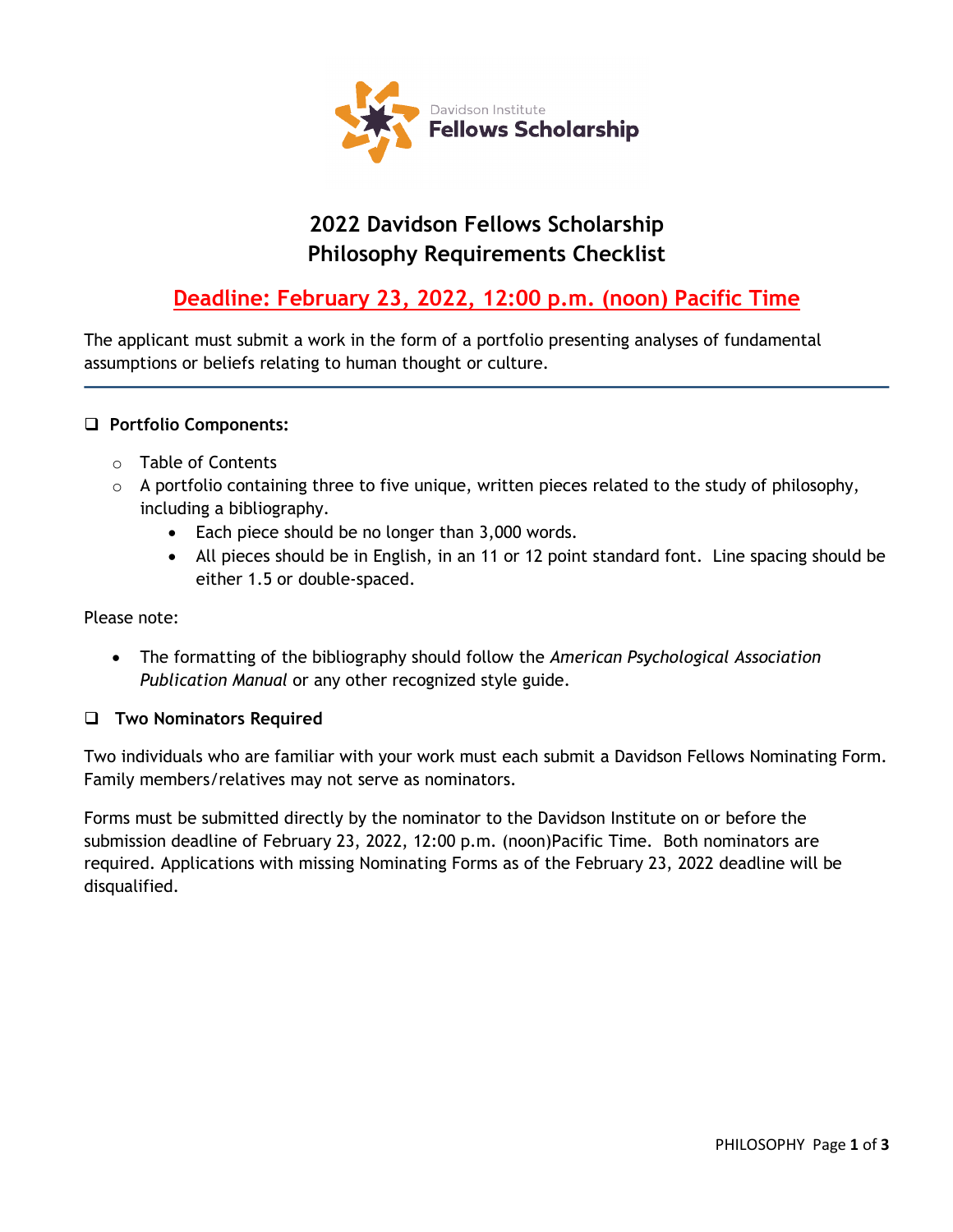

## **Attachments to the Davidson Fellows Application**

All attachments are to be completed by the applicant. The word count or length of the attachments is up to the applicant.

Note: Applicants in ALL categories must submit Attachments 1 through 3.

### **ATTACHMENT ONE: Process Essay**

- o **Part One**: Please answer the following questions:
	- What inspired you to pursue this work?
	- How much time (hours/days/months) did it take you to complete this work?
	- How did you organize the work that went into doing it?
	- What difficulties did you encounter and how did you handle them?
- o **Part Two**: Please answer the following questions:
	- Where was the work completed?
	- Who supervised your work? (Give names, titles, addresses, e-mail, and phone numbers)
	- What help have you received in doing this work?
	- List who helped you and what assistance he/she provided. (Please include individuals who offered equipment, ideas, critiques, materials, methodology, etc.)
- o **Part Three**: Please tell us how Covid-19 has impacted your work. Be candid! It is important for the judging panel to know how the pandemic shutdown affected your work.
	- Did Covid-related closures impact your portfolio? If so, how did you adapt?
	- Did the pandemic affect the progress of your portfolio? If so, where do you think your portfolio would be at this point had there not been a pandemic?
	- Did Covid impact your portfolio in other ways?
	- Is there anything else you'd like us to know?

#### **ATTACHMENT TWO:** Significance and Benefit to Society Essay

Please explain why your submission qualifies as a significant piece of work, as defined by at least one of the following criteria:

- exceptional creativity
- a new idea with high impact and/or broad implications
- an innovative solution with regional, state and/or national implications
- an important advancement that can be replicated and built upon
- an interdisciplinary discovery with the potential to effect positive change